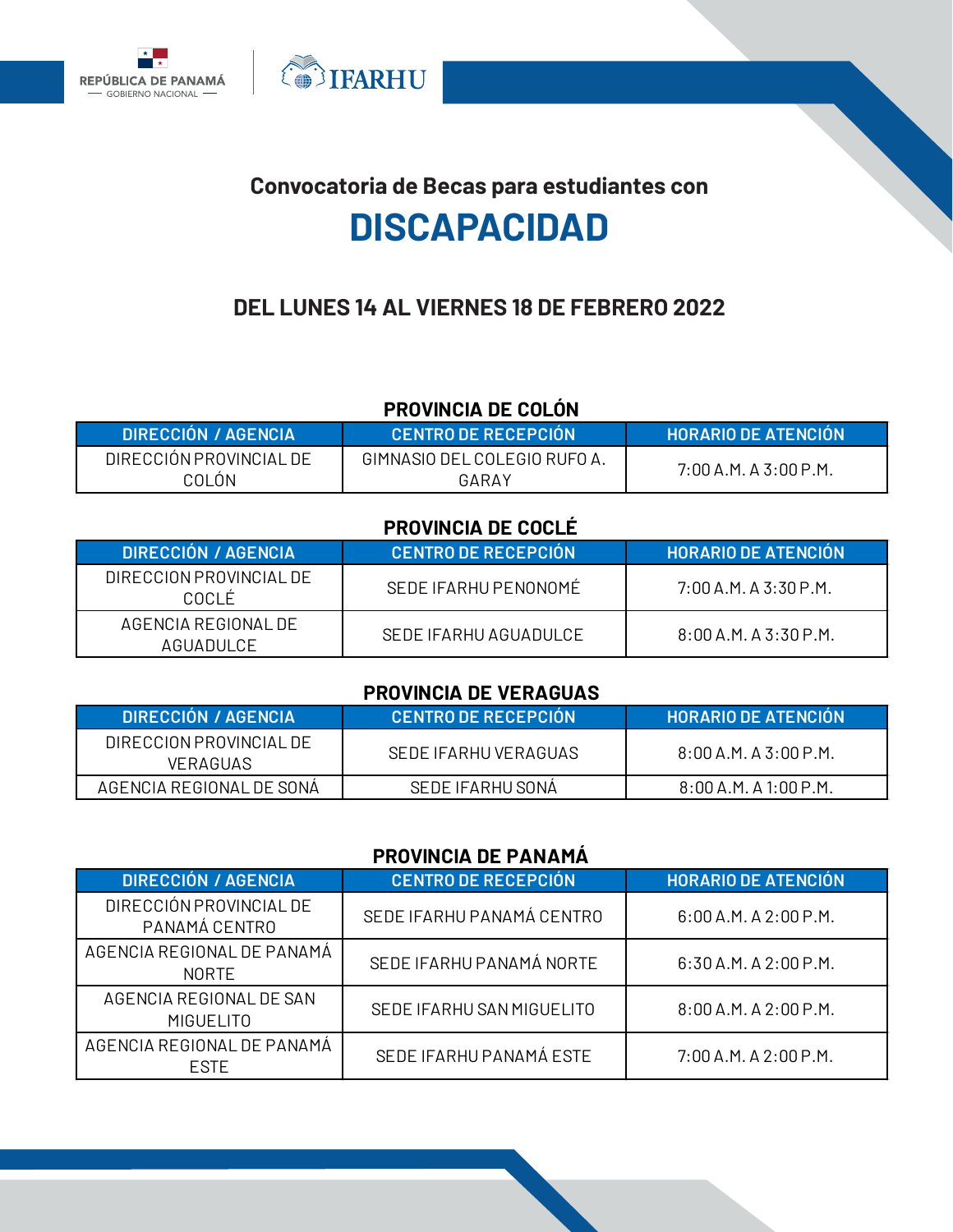

# **Convocatoria de Becas para estudiantes con DISCAPACIDAD DEL LUNES 14 AL VIERNES 18 DE FEBRERO 2022**

**OF THE SET OF STRAKE** 

#### **PROVINCIA DE PANAMÁ OESTE**

| <b>DIRECCIÓN / AGENCIA</b>              | <b>CENTRO DE RECEPCIÓN</b> | <b>HORARIO DE ATENCIÓN</b> |
|-----------------------------------------|----------------------------|----------------------------|
| DIRECCIÓN PROVINCIAL DE<br>PANAMÁ OESTE | CANCHAIA SEDA              | $7:00$ A.M. A $2:00$ P.M.  |
| AGENCIA REGIONAL DE<br>ARRAIJÁN         | SEDE IFARHU ARRAIJÁN       | $8:00$ A.M. A 3:00 P.M.    |
| AGENCIA REGIONAL DE<br>CORONADO         | SEDE IFARHU CORONADO       | $8:00$ A.M. A 3:00 P.M.    |

#### **PROVINCIA DE BOCAS DEL TORO**

| DIRECCION / AGENCIA                       | <b>CENTRO DE RECEPCION</b>  | <b>HORARIO DE ATENCIÓN Y</b> |
|-------------------------------------------|-----------------------------|------------------------------|
| DIRECCIÓN PROVINCIAL DE<br>BOCAS DEL TORO | SEDE IFARHU BOCAS ISLA      | $8:00$ A.M. A 3:30 P.M.      |
|                                           | SEDE IFARHU CHIRIQUI GRANDE |                              |
|                                           | SEDE IFARHU CHANGUINOLA     | $6:00$ A.M. A 3:30 P.M.      |

#### **PROVINCIA DE CHIRIQUÍ**

| <b>DIRECCIÓN / AGENCIA</b>                 | <b>CENTRO DE RECEPCIÓN</b> | <b>HORARIO DE ATENCIÓN</b> |
|--------------------------------------------|----------------------------|----------------------------|
| DIRECCIÓN PROVINCIAL DE<br><b>CHIRIOUI</b> | SEDE IFARHU DAVID (CANCHA) | $7:00$ A.M. A 3:00 P.M.    |
| AGENCIA REGIONAL DE BARU                   | SEDE IFARHU BARU           | 8:00 A.M. A 3:30 P.M.      |
| AGENCIA REGIONAL DE BUGABA                 | SEDE IFARHU BUGABA         | 8:00 A.M. A 3:30 P.M.      |

| <b>DIRECCIÓN / AGENCIA</b>         | <b>CORREGIMIENTO / CENTRO DE</b><br><b>RECEPCIÓN</b> | <b>FECHA / HORARIO DE ATENCIÓN</b> |
|------------------------------------|------------------------------------------------------|------------------------------------|
| DIRECCION PROVINCIAL DE<br>HFRRFRA | SEDE IFARHU HERRERA                                  | $8:00$ A.M. A 2:00 P.M.            |

#### **PROVINCIA DE LOS SANTOS**

| <b>DIRECCIÓN / AGENCIA</b>            | CORREGIMIENTO / CENTRO DE '<br><b>RECEPCIÓN</b>          | <b>FECHA / HORARIO DE ATENCIÓN</b> |
|---------------------------------------|----------------------------------------------------------|------------------------------------|
| DIRECCIÓN PROVINCIAL DE LOS<br>SANTOS | SEDE IFARHU LOS SANTOS <b>(CENTRO</b><br>DE ESTUDIANTES) | $8:00$ A.M. A 3:30 P.M.            |